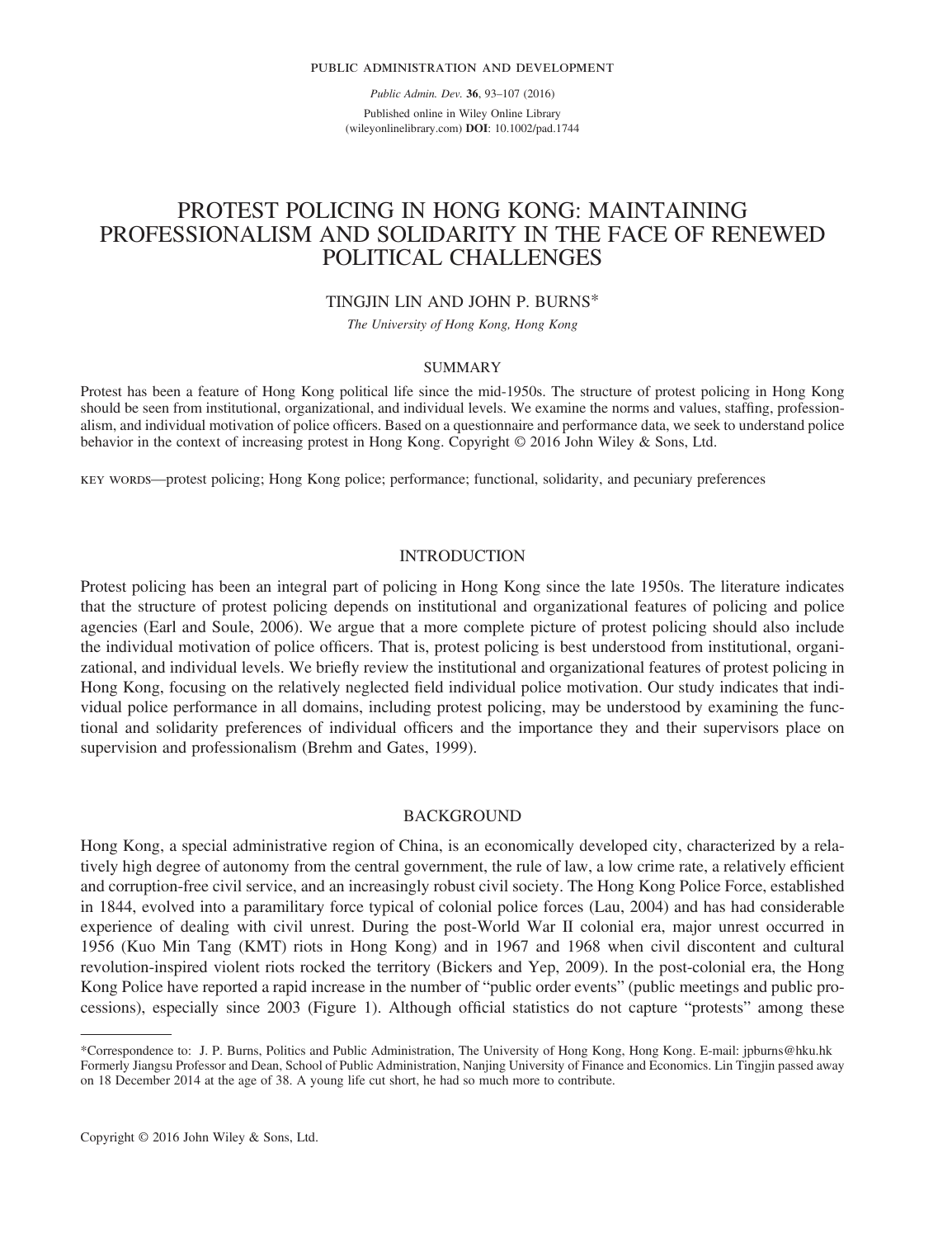#### 94 T.J. LIN AND J. P. BURNS



Figure 1. Source: Hong Kong Police Force, "Public Order Event Statistics" [http://www.police.gov.hk/ppp\\_en/09\\_statistics/poes.html](http://www.police.gov.hk/ppp_en/09_statistics/poes.html) and Hong Kong Council of Social Services, Social Indicators (for 2000–2004).

events, it is likely that the number of protests has increased as well. Thus, protest policing has been an integral feature of policing in Hong Kong for the past 70 years.

The structure of protest policing, from a police-centered perspective, considers institutional features of policing and organizational characteristics of various police agencies (Earl and Soule, 2006) as they confront protest. We review these here for Hong Kong.

## Institutional characteristics

At the institutional level, we are interested in the formal rules and rules in practice of the police as they pertain to managing protest. If we start from the assumption that the primary aims of policing are to maintain public order and enforce the law (Bittner, 1967, in Earl and Soule, 2006), then protest policing should focus on these goals. In Hong Kong, these formal goals, stated as "upholding the rule of law and maintaining law and order", are given paramount importance<sup>1</sup> (Hong Kong Police Force, 2015). In practice, these goals are sometimes tested. During the 79-day 2014 occupation of various parts of Hong Kong by thousands of demonstrators protesting against government proposals for constitutional development in Hong Kong, the government instructed the police to contain the demonstrators and separate the protestors from counter-protesters, but not to "enforce the law" that forbad individuals from occupying roads and public thoroughfares and that required those planning a protest to obtain police approval in advance. The police repeatedly appealed to the protesters to leave the protest sites, but on instructions from the government made no move to arrest them for breaking the law. Only when courts ordered the protestors to leave the sites did the police assist court bailiffs to enforce the court orders. In this case, the institutional norm that the law should be enforced was undermined for political expediency. We understand, then, that the institutions are the formal rules and rules in practice.

Moreover, while police seek to maintain control during protests and demonstrations, they are faced with various ethical dilemmas that can affect citizen trust of the police and the legitimacy of police action (Ku, 2012, 67). In their consideration of procession routes, assembly locations, size of the crowd, and so forth the police need to weigh considerations of national security, public safety, public order, and the rights of individuals to assemble and to protest (Ku, 2012, 13). During protests, the police must consider whether to strictly enforce the law when a breach is observed, which could result in more violence. Should every assault in a confrontation between the public and police and among the public lead to an arrest? In these situations, the police as they seek to maintain control

<sup>&</sup>lt;sup>1</sup>The Hong Kong Police Force, *Public Order Manual*, is a secret document (Ku, 2012, 78) and unavailable to the authors.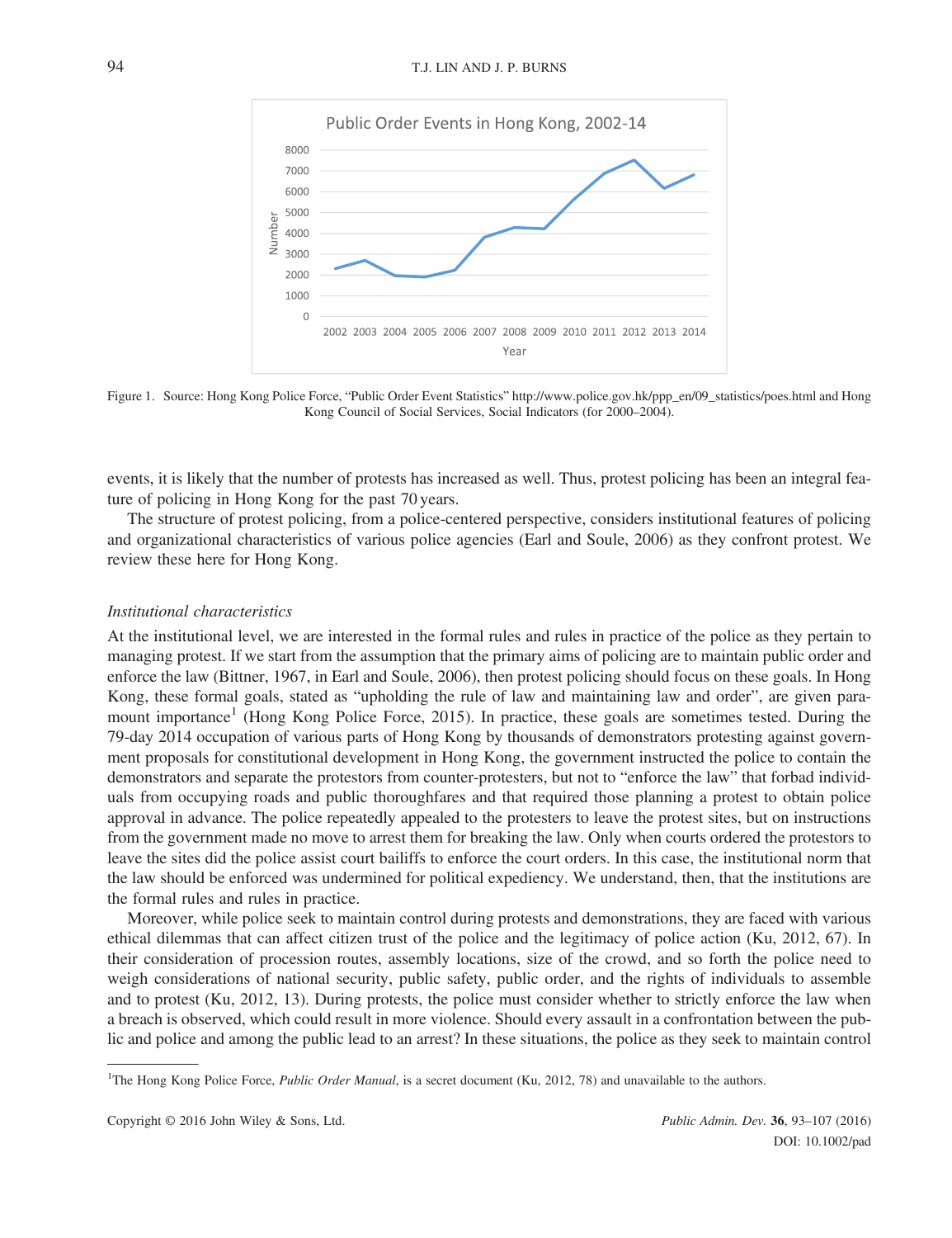must exercise professional judgment, communal values, and common sense (Ku, 2012, 14). Their action must be seen to be reasonable and appropriate and take into account the human rights and personal autonomy of citizens (Ku, 2012, 67).

#### Organizational features

Organizational features of specific police agencies focus on issues such as organizational structure, size, and professionalism that help to determine their capacity to manage protest.

The colonial police force as it evolved into a paramilitary organization has been amply staffed, a practice that continues to this day. In 2014, the Police Force consisted of about 33 000 employees, all but about 4000 of whom were uniformed officers. The Hong Kong Police Force is one of the largest metropolitan police forces in the world, similar in size to the Metropolitan Police in London and the New York City Police Department (Hong Kong Police Force, 2015). Accordingly, the Hong Kong Police has reserves that can quickly be deployed to manage public protest.

In 1956, the Police Force established a specialist unit, the Police Tactical Contingent, to handle protest. In 1968, in the wake of serious disturbances in Hong Kong, the Police Tactical Contingent was renamed the Police Tactical Unit (PTU) (Police Report No. 7, 2008). The PTU currently employs more than 1000 officers and "provides an immediate manpower reserve for use in any emergency…[The PTU is] available for internal security, crowd management, anti-crime operations and disaster response duties…The PTU also provides up-to-date instruction and training in internal security and crowd management techniques for a wide cross-section of the Force" (Information Services Department, 2015). The PTU recruits from among all serving police officers and leads protest policing in Hong Kong.

A highly professional police force is characterized by its discipline, training, and meritocratic human resource practices. In all of these areas, the Hong Kong Police Force may be said to be highly professional. Not surprisingly, professionalism is one of the core values of the Hong Kong Police Force (Ku, 2012, 68).

The Force became a professional body, however, only relatively recently when in the 1970s, the government took forceful action to eradicate corruption in the public service. In 1974, the government established the Independent Commission against Corruption with wide powers to investigate and prosecute the corrupt. Dozens of police officers were prosecuted or dismissed as a result (Lethbridge, 1985). The government's strong support for the work of the Independent Commission against Corruption has resulted in Hong Kong becoming one of the least corrupt places in the world (Transparency International (2015) Corruption Perception Index, 2014).

Although the increasing number of protests and more recent conflicts over political reform have resulted in less satisfaction with the performance of the police (Figure 2), nonetheless, satisfaction with their performance remains relatively high. Moreover, the public remains generally satisfied with the police as a disciplinary force (Figure 3), which may serve as a proxy for the public's perception of police professionalism. As we shall see in the following sections, individual well-performing police officers and their supervisors highly value supervision, which is an important component of professional policing.

We turn now to an in-depth examination of individual police motivation, attempting to unpack the incentives for well-performing police officers, including those managing protests.

## Individual motivation

Research has demonstrated a link between hard-working public sector employees and their preferences, especially the extent to which they enjoy their work and value interacting with co-workers (Brehm and Gates, 1999). In their study of police officers in the USA, Brehm and Gates demonstrate a strong and significant association between hard work (for example, performing well in activities such as protest policing) and functional and solidarity preferences, where functional preferences are defined as a preference for the job due to an interest in the work itself and solidarity preferences are defined as a preference for the job because the worker enjoys working with his/her colleagues. The same study concluded that shirking was associated with pecuniary preferences (a preference for the job because of its salary and benefits), that is, the less-committed, less hard-working officers were those primarily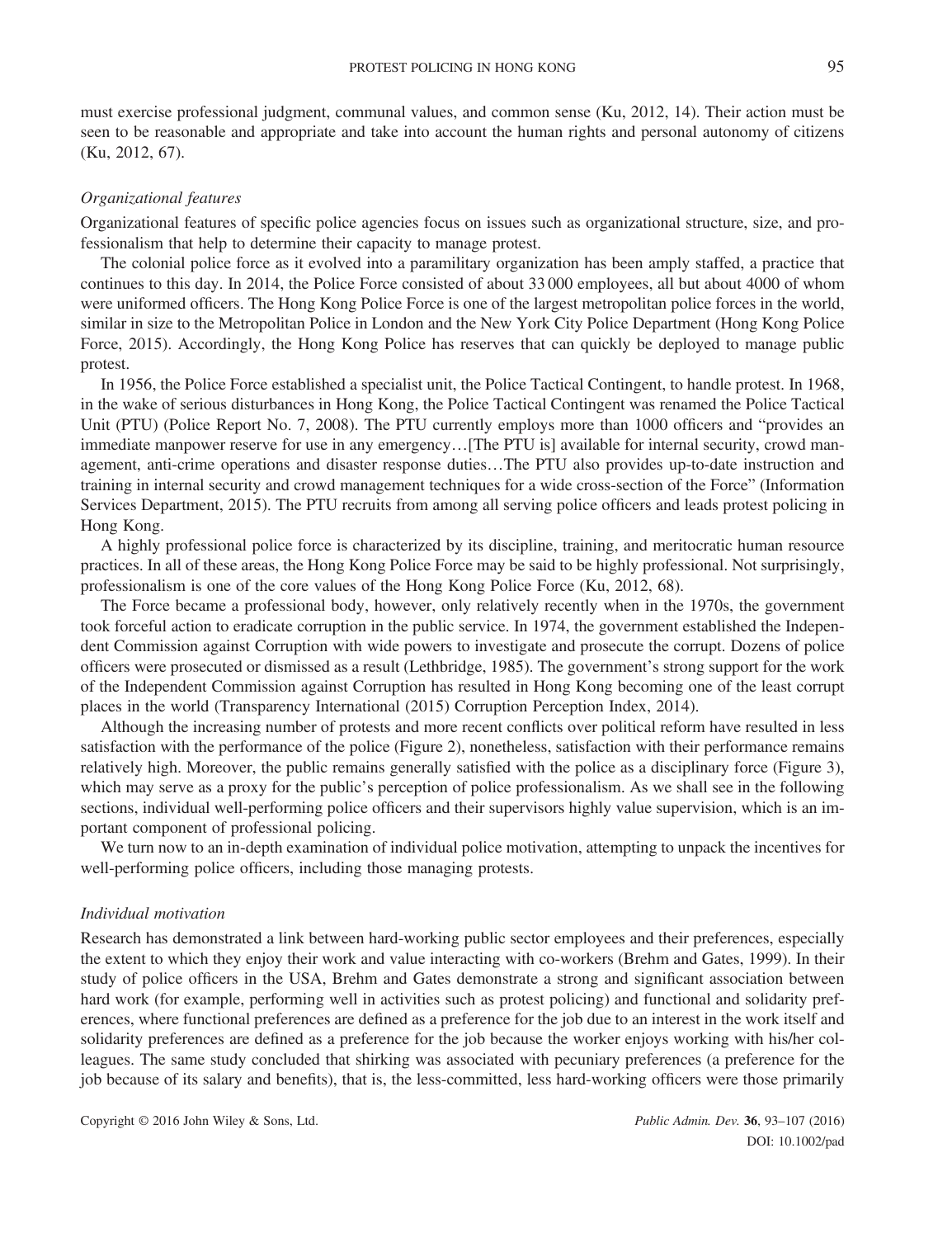

Figure 2. Source: HKU Public Opinion Poll, "Are you satisfied with the performance of the HK Police Force?" [http://hkupop.hku.hk/english/](http://hkupop.hku.hk/english/popexpress/hkpolice/poll/datatables.html) [popexpress/hkpolice/poll/datatables.html](http://hkupop.hku.hk/english/popexpress/hkpolice/poll/datatables.html).



Figure 3. Scale: 0 = very dissatisfied; 100 = very satisfied. "Please rate on a scale of 0-100 your satisfaction with the HK Police Force as a disciplinary force. 0 stands for very dissatisfied, 100 very satisfied, 50 stands neutral." Source: HKU Public Opinion Poll: http://hkupop.hku.hk/ english/popexpress/hkpolice/poll/datatablesRating.html.

motivated by extrinsic rewards such as salary and other material benefits. What, then, motivates police officers who perform well in protest policing—their interest in the job, solidarity with colleagues, or police pay and benefits.

To determine the extent to which these same relationships exist for Hong Kong police officers, we have tested the links between hard work in all domains, including protest policing, and the three preferences identified by Brehm and Gates (1999) among Police Constables (PCs) in Hong Kong. As in the USA study, our findings confirm that hard-working PCs in Hong Kong were those with strong solidarity and functional preferences. Accordingly, we also found that pecuniary preferences, that is, a preference for material rewards, were weakly and sometimes even insignificantly related to hard work among Hong Kong PCs. Given the relatively high salaries of PCs in Hong Kong, we acknowledge that PCs selected into the Force may already have been maximizing pecuniary preferences to some degree.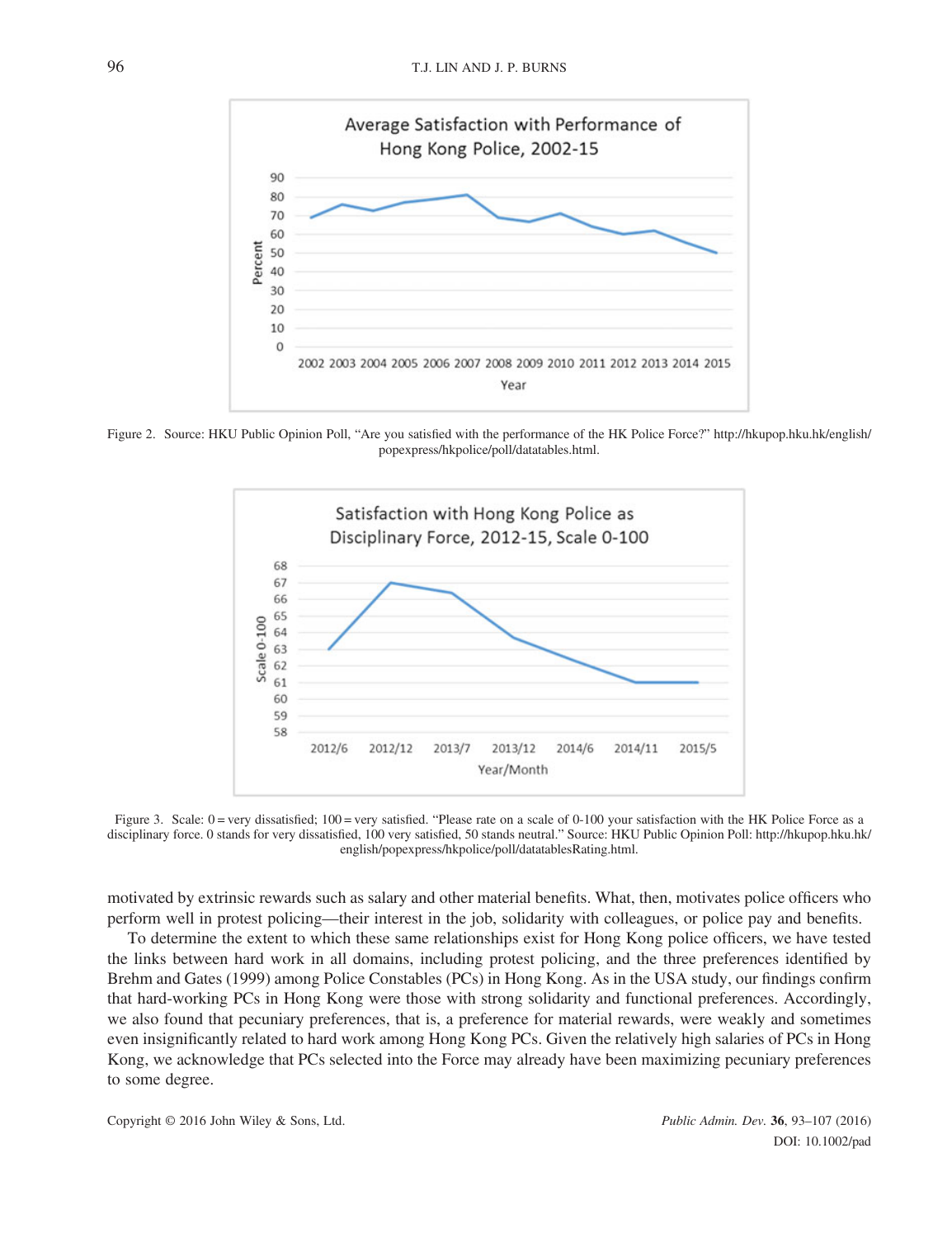#### Methodology

The study involved administering a questionnaire to a randomly selected sample of PCs drawn from all five land regions of the Hong Kong Police Force. The questionnaire, in Chinese, was distributed to the selected PCs in July–August 2010 through the chain of command by the Police Force and collected by the Force on behalf of the Police College.

The questionnaire was composed of 26 items, based to a large extent on the study of the US police reported in Brehm and Gates (1999)<sup>2</sup> (online Appendix 1). PCs were asked the extent to which they were satisfied with their jobs and the extent to which they agreed with the vision and mission of the Force. Eight additional items sought to measure the extent to which PCs valued variety, professionalism, recognition, and learning and using new skills (functional preferences), while two items asked them to rate the importance of relations with their co-workers and supervisors (solidarity preferences). Four additional items asked them to rate the importance of income, working hours, promotion opportunities, and job security to provide a measure of the extent to which they were motivated by pecuniary preferences. Factor analysis was conducted to determine the coherence of the measures of each preference, which were determined to be highly internally consistent (online Appendix 2).

Police Constables were also asked their opinions on the extent to which they were tightly supervised including how much contact they had with supervisors. These questions related to the finding from the US police study that for a variety of reasons, supervisors were unable to effectively monitor and reward or punish their subordinates within a relatively bureaucratic civil service-type system. Supervisors were over loaded, not on patrol with their subordinates, and unable to use tools such as increments very discriminatingly to reward hard work. We wanted to know whether Hong Kong PCs also perceived relatively weak supervision. We also understand that protest policing requires relatively tight supervision, with supervisors physically present during the protests. We also asked PCs to report on the extent to which they perceived that they worked hard (e.g., did they do more or less work than their colleagues? Were they able to complete all assigned tasks? Did they perceive that they did more than was required and so forth?).

To evaluate PC performance, we collected 3 years of the global ratings on supervisor-completed performance appraisal forms for each consenting  $PC<sup>3</sup>$  We used this as a proxy of PC performance (the extent to which they were hard working) and correlated these ratings with self-reported preferences. In addition, because PCs are routinely informed of their supervisors' ratings as part of the appraisal process, PCs should have a good understanding of how their supervisors perceived that they had performed.

Based on a margin of error of  $\pm 2.8$  per cent, the Police Force Personnel Wing generated a stratified random sample of 1221 PCs. The stratifying variables were the five land regions cross-tabulated with gender, years of service, and types of duty. Directly proportional to the sub-population size of each land region, additional 242 PCs were randomly selected from the five regions as replacements for possible non-responses, for a total of 1463 PCs from the five regions. At the end of the 2-month response period, we obtained 953 valid replies,<sup>4</sup> for a response rate of 78.05 per cent based on an effective sample size of 1221 cases.

Descriptive analysis shows that our PC respondents were overwhelmingly male (93.39%), which somewhat under represented women in the Police Force. Of the questionnaire respondents, 6.61 per cent were female compared with about 13 per cent women employed on Police Salary Scale  $1a-31$  in  $2010$ .<sup>5</sup> The mean age of the respondents was about 35.5 years, while the average years of service was about 14.8 years (Table 1). That is, our respondents were very experienced officers. Some 65.1 per cent of respondents had attained an educational level of secondary Form 4 or 5. A further 12.0 per cent had completed Form 6, while nearly 17.3 per cent of our respondents were either university graduates (8.1%) or had associate degrees (9.2%). This educational profile reflects the fact that

<sup>&</sup>lt;sup>2</sup> Brehm and Gates (1999) continue the classic work of Michael Lipsky (2010) Street Level Bureaucracy: Dilemmas of the Individual in Public Services 30th ed. New York: Russell Sage Foundation.

<sup>&</sup>lt;sup>3</sup>Each PC was asked on the questionnaire whether or not he/she agreed that his or her performance data for 2007–2008, 2008–2009, and 2009– 2010 could be used in this way for the study. A total of 899 PCs consented to the procedure. For each case where consent was obtained, the Police College matched the performance appraisal data with the questionnaire responses. PCs understood that all of their questionnaire responses and performance appraisal data were provided on the basis of complete anonymity.

<sup>&</sup>lt;sup>4</sup>We deleted the respondents who were younger than 17 years or older than 40 years.

<sup>&</sup>lt;sup>5</sup>Civil Service Bureau, Civil Service Personnel Statistics 2010, p. 20.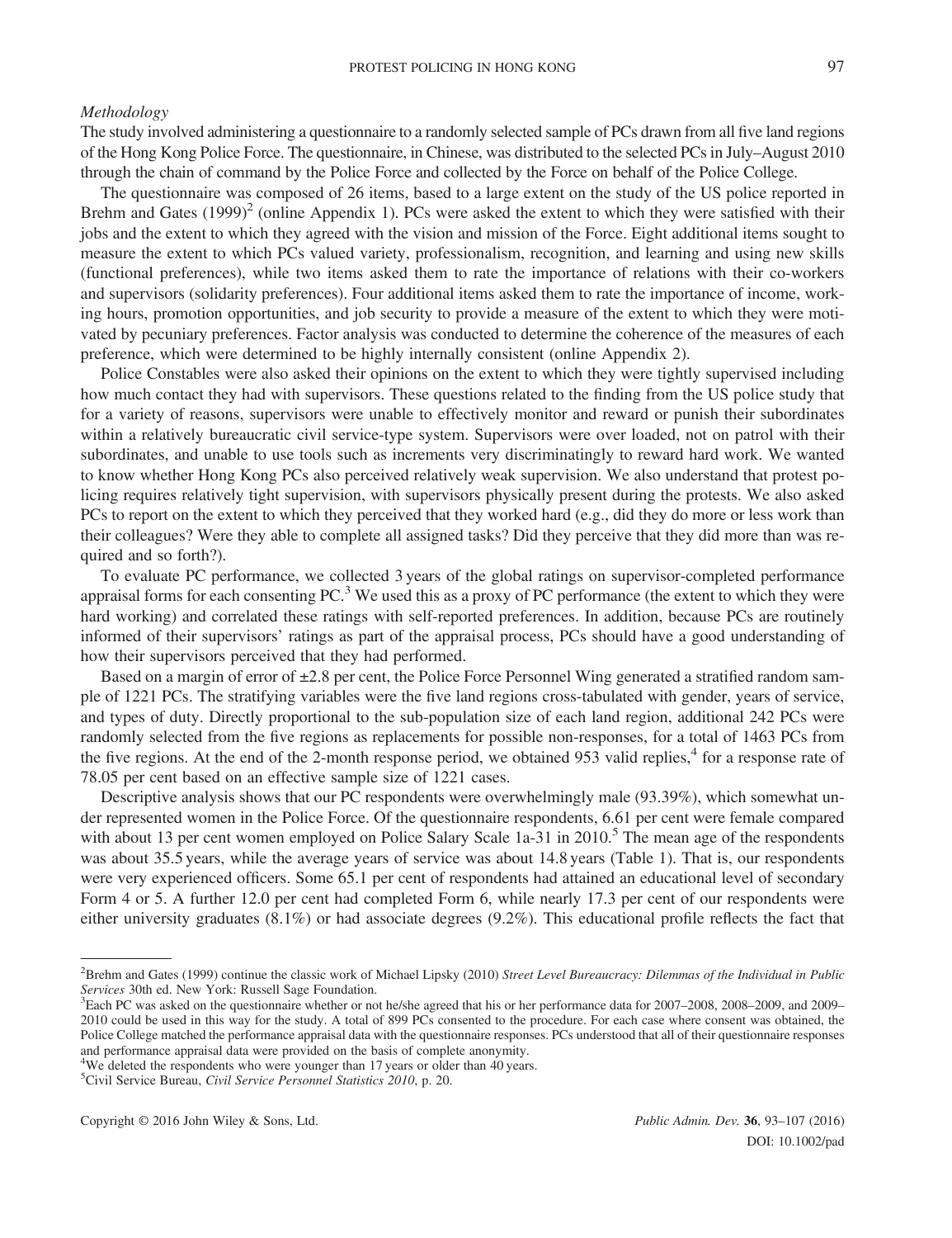|                           | Ν          | Minimum | Maximum | Mean    | Standard deviation |
|---------------------------|------------|---------|---------|---------|--------------------|
| Age                       | 953        | 20      | 56      | 35.4995 | 7.978              |
| Years of service          | 953        | 0.50    | 35.67   | 14.8103 | 8.749              |
| Gender (male $= 1$ )<br>N | 953<br>953 |         |         | 0.9339  | 0.249              |

Table 1. Descriptive statistics of respondents: age, years of service, and gender

an increasing number of PCs have entered the Force with university education. In our data, years of service are negatively associated with education levels. In our data, PCs with university or college/associate degrees had 6–7 years of service, while those with secondary education had significantly longer service, about 17 years for the secondary Forms 4–5 group and 30 years for the secondary Forms 1–3 group. One-way analysis of variance shows that the differences among education groups are statistically significant  $(F= 101.721, sig = 0.000)$  (online Appendix 3) (Table 2).

#### Findings

We have organized the findings of our project on individual motivation into several parts. We report first on the distribution of respondents' preferences. Then the ordinary least square was employed to examine the influence of their preferences on their performance first as PCs themselves perceive it and then as their supervisors perceive it in their performance appraisal ratings. (Correlation analysis is not applicable here as correlation analysis only quantifies the relationship between two variables ignoring which is the dependent variable and which is independent).

Preferences. Among the three preferences, PCs indicated that solidarity among co-workers was the most important preference for them (82.7%) followed by pecuniary (71.025%) and functional preferences (59.15%), respectively. That is, PCs in Hong Kong report that they get more satisfaction from good relationships with their co-workers and supervisors than from either the remuneration for the job or the job itself. Still, the preliminary analysis also demonstrates that Hong Kong PCs appear to value remuneration more than the job itself. Scores for all three preferences were high, and the differences among the three preferences are significant. Even though the value PCs place on solidarity reflects the importance of team work in policing and the success of the Police Force in building camaraderie, the importance of financial rewards is obviously emphasized by PCs. Indeed, 92.3 per cent of PCs perceived that a "stable income" was important or very important for them (Q3a), a much higher score than for any of their other factors in the questionnaire. The result also indicates that the culture of the Force is likely to have an important impact on the behavior of individual Police officers, who learn from those they work with what is appropriate behavior. Accordingly, PCs learn from their especially more senior colleagues what protest policing behavior is expected and appropriate.

Supervision. According to Brehm and Gates (1999), subordinates in the USA, such as PCs, perceived that they had significant autonomy (that is, that they were not tightly supervised). This may have been because supervisors

| Highest education level         | Frequency | Percent | Years of service |
|---------------------------------|-----------|---------|------------------|
| University $(=1)$               | 77        | 8.10    | 6.5660           |
| College/associate degree $(=2)$ | 88        | 9.20    | 6.3040           |
| Matriculation $(=3)$            | 114       | 12.0    | 9.2091           |
| Secondary $4-5 (=4)$            | 620       | 65.1    | 17.2867          |
| Secondary $1-3 (=5)$            | 27        | 2.80    | 30.0525          |
| Others $(=6)$                   | 27        | 2.80    | 17.5895          |
| Total                           | 953       | 100.0   | 14.8103          |

Table 2. Descriptive statistics of respondents: education and years of service

Copyright © 2016 John Wiley & Sons, Ltd. Public Admin. Dev. 36, 93–107 (2016)

DOI: 10.1002/pad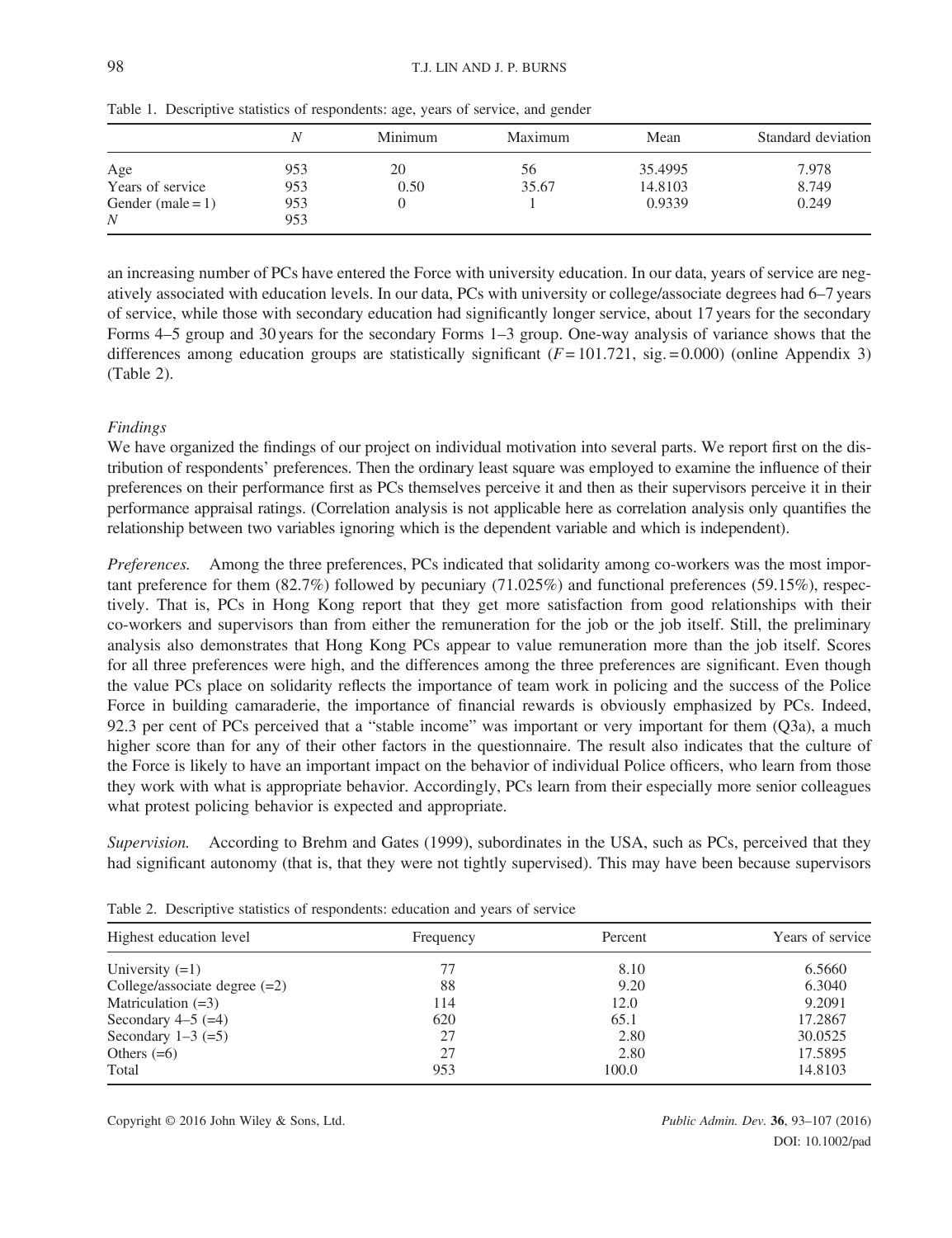were overworked or were often absent, while the work (for example, police patrols) was actually being carried out (Tables 3, 4).

Our survey reveals that unlike the US PCs, PCs in Hong Kong perceived that they were relatively tightly supervised (Q7-9). Thus, 56.2 per cent of PC respondents indicated that they had to report everything or nearly everything to their supervisors and only 10.8 per cent perceived that they worked entirely or mostly on their own (Q7). This variation may reflect the variety of their tasks. To another question, 68.1 per cent reported that they were in close contact with their supervisor (Q8), and 63.7 per cent agreed that it was very or relatively easy for their supervisor to see how well they and their peers were performing (Q9). Only 6.8 per cent perceived that it was not easy for supervisors to observe their performance. We speculate that the different results for the US police may reflect

| Item                             | Very important | Important | Middle position | Not important | Not important at all |
|----------------------------------|----------------|-----------|-----------------|---------------|----------------------|
| Functional preferences           |                |           |                 |               |                      |
| Q3c promotion opportunity        | 13.3           | 24.3      | 34.2            | 18.7          | 9.5                  |
| Q3e variety responsibilities     | 16.7           | 45.2      | 31.1            | 5.0           | 2.0                  |
| Q3f professional                 | 18.9           | 37.8      | 28.3            | 10.5          | 4.5                  |
| Q3g recognition public           | 16.9           | 34.2      | 32.5            | 11.9          | 4.5                  |
| Q3h recognition supervisor       | 21.2           | 46.5      | 25.2            | 5.4           | 1.7                  |
| Q3i recognition co-workers       | 22.2           | 50.8      | 22.4            | 3.4           | 1.3                  |
| Q3 <i>j</i> learn new skills     | 17.6           | 42.9      | 28.5            | 8.8           | 2.2                  |
| O3k utilize skills               | 17.7           | 47.0      | 28.9            | 4.7           | 1.7                  |
| Total                            | 18.0625        | 41.0875   | 28.8875         | 8.55          | 3.425                |
| Solidarity Preferences           |                |           |                 |               |                      |
| Q31 good relationship supervisor | 30.7           | 47.9      | 18.2            | 2.2           | 0.9                  |
| Q3m good relationship co-worker  | 39.0           | 47.7      | 11.8            | 1.0           | 0.4                  |
| Total                            | 34.9           | 47.8      | 15.0            | 1.6           | 0.7                  |
| Pecuniary Preferences            |                |           |                 |               |                      |
| Q3a stable income                | 57.5           | 34.8      | 6.4             | 0.6           | 0.7                  |
| Q3b working hours                | 18.2           | 37.6      | 33.9            | 7.0           | 3.4                  |
| Q3d security                     | 22.5           | 44.6      | 26.3            | 4.7           | 1.9                  |
| Q5 training                      | 27.7           | 41.2      | 24.9            | 5.4           | 0.8                  |
| Total                            | 31.475         | 39.55     | 22.875          | 4.425         | 1.7                  |

Table 3. The distribution of preferences (%)

|  |  |  |  | Table 4. The distribution of supervision $(\%)$ |  |
|--|--|--|--|-------------------------------------------------|--|
|--|--|--|--|-------------------------------------------------|--|

| Perceived supervision            |      |      |      |     |     |
|----------------------------------|------|------|------|-----|-----|
| Q7 need to report to supervisor  | 15.7 | 40.5 | 32.9 |     | 3.0 |
| Q8 contact with supervisor       | 27.1 | 41.0 | 26.1 | 4.3 | 1.5 |
| Q9 ease of observing performance | 21.5 | 42.2 | 29.6 | 5.6 | 1.2 |
| Total                            | 21.4 | 41 2 | 29.6 | 5 Q | 1.9 |

Cronbach's  $\alpha$  = 0.759 indicating very good internal consistency.

either time lag (if the study was carried out now in the USA, the results might be more similar to ours), different patrolling methods (on foot in Hong Kong and in patrol cars in the USA), or Hong Kong's colonial legacy that relies on paramilitary policing, which is more tightly controlled. Relatively tighter supervision of subordinates may characterize protest policing in both places, however.

Explaining the decision to work hard. According to Brehm and Gates (1999), functional and solidarity preferences are correlated with the decision to work hard in the public sector, and supervision plays a relatively minor role. In our study, we use two measures of hard work: (1) PC's self-evaluation and (2) supervisor's evaluation.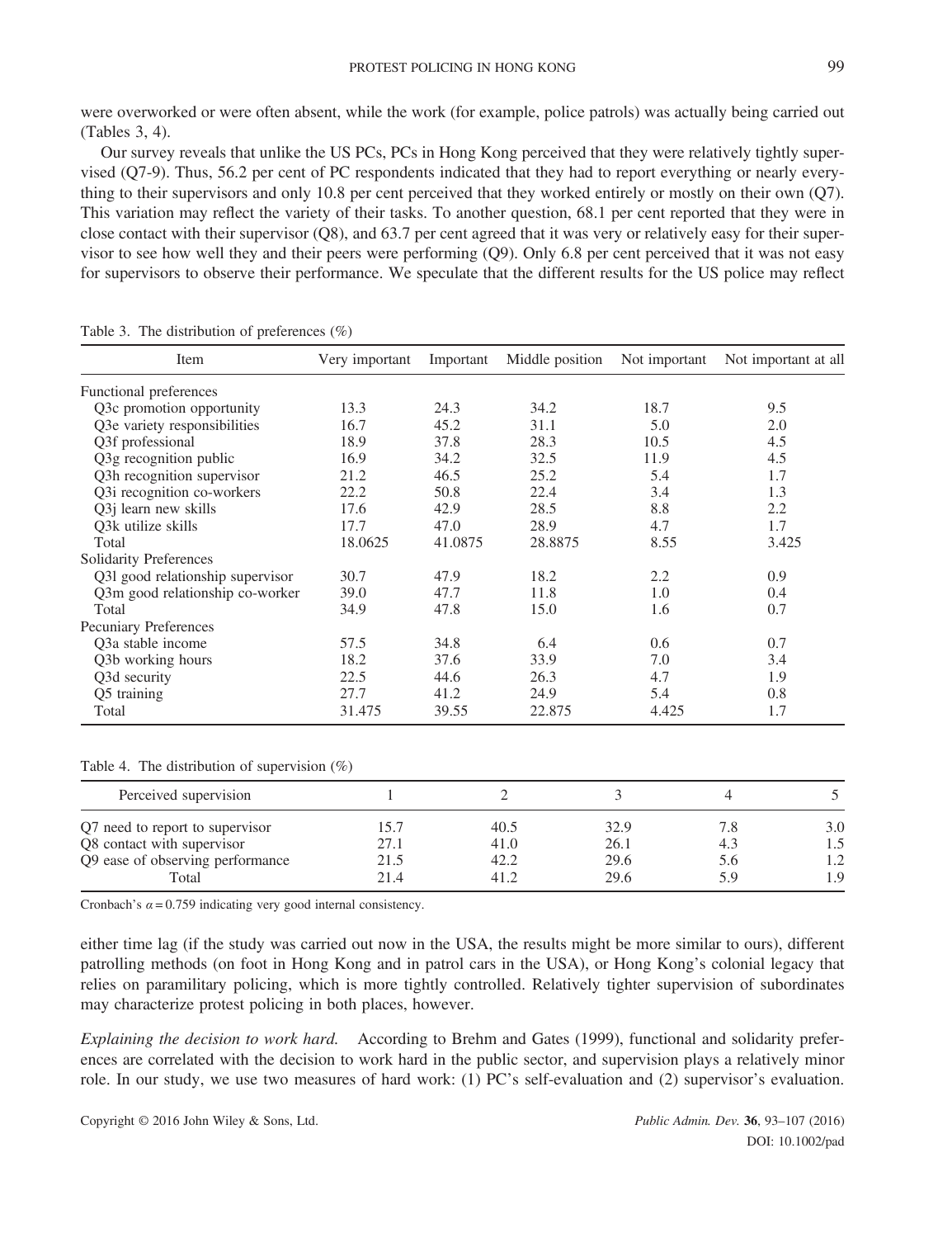| Self-reported hard work      |      |      |      |       |     |
|------------------------------|------|------|------|-------|-----|
| Q12 have accomplished duties | 54.1 | 34.1 | 10.2 | (0.9) | 0.6 |
| Q13 effort beyond required   | 26.4 | 50.1 | 19.6 | l.9   | 2.0 |
| O14 amount of work           | 11.5 | 37.9 | 48.0 | 1.8   | 0.8 |
| Q15 performance result       | 36.9 | 40.7 | 19.9 |       | 0.7 |
| Total                        | 32.3 | 40.7 | 24.4 |       | 1.0 |

Table 5. The distribution of self-evaluated hard work (%)

Cronbach's  $\alpha$  = 0.633. The level of internal consistency is not high but acceptable.

Table 6. The distribution of performance appraisal scores (%)

| Performance appraisal score (positive measure) |        |     |      |      | Missing |
|------------------------------------------------|--------|-----|------|------|---------|
| 2007-2008                                      | 0.2    | 9.3 | 33.3 | 39.5 |         |
| 2008–2009                                      | 0.1    | 9.1 | 35.5 | 43.3 | 12.0    |
| 2009-2010                                      | $($ ). | 6.9 | 35.7 | 49.3 | 8.0     |

The performance appraisal scores range from  $1 = D$ ,  $2 = C$ ,  $3 = B$ , and  $4 = A$ , where the best performers received an A (coded here as 4).

We asked PCs to evaluate the extent to which they have accomplished their assigned duties, put in effort beyond what is required, worked more or less than their peers, and their understanding of the extent to which their supervisor indicated they had over or under performed in their most recent performance appraisal (Q 12–15). Factor evaluation indicates that these questions are coherent and are measuring a single factor. The descriptive data in Table 5 shows that almost 73.0 percent  $\log$  bondents claimed they were hard working, while only 2.6 per cent evaluated their performance negatively.

For supervisor's evaluation, we used an average of the performance appraisal global ratings for each PC, obtained with the consent of the PCs from the Police Personnel Wing. Table 6 describes the details of the performance appraisal data. Further correlation analysis shows the performance appraisal scores are significantly correlated with PCs' self-reported hard-work scores; Pearson correlation is  $-0.363$ , and it is significant at the  $0.000$ level; showing the lower self-reported hard-work scores (which means the PC is working harder) is associated with higher performance scores evaluated by the supervisor. Yet the value of this coefficient, 0.363, implies a relatively low internal consistency of the two measures of work performance. This may also demonstrate that PCs and their supervisors perceive PC performance using different standards.

To understand the relationship of the three preferences and the strength of supervision  $\Box$ C's hard work, we control the impacts of demographic variables, such as age, gender, educational level, and/or length of service, using the ordinary least square regression model.<sup>6</sup> Table 7 reports the results of the dependent variable PC's self-reported performance, while Table 8 reports the results for the supervisor's performance appraisal scores. Because two demographic variables, the years of service and age, are highly correlated (Pearson correlation is 0.952, sig. = 0.000), there will be a collinearity problem if both are included in the same regression model. Actually, the physical meaning of the two variables is almost indistinguishable, that is, the seniority of PCs. Therefore, models 1 and 3 employ age as the measure of seniority, while models 2 and 4 use the years of service as the same measure. If we compare  $F$ and R statistics between models 1 and 2, it is more appropriate to interpret the effect of seniority from the perspective of years of service rather than age, while the difference between the two models is not substantial. The same logic applies to the comparison between models 3 and 4. Accordingly, we explore the implications of the two different measures of work performance using only models 2 and 4 (years of service).

Next, we examine the PC's perception of the extent to which they were hard working with the three preferences and supervision. As we see in Table 7 (models 1 and 2), all three preferences (functional, solidarity, and pecuniary)

<sup>&</sup>lt;sup>6</sup>See online Appendix 3 for a discussion of the impact of the demographic variables.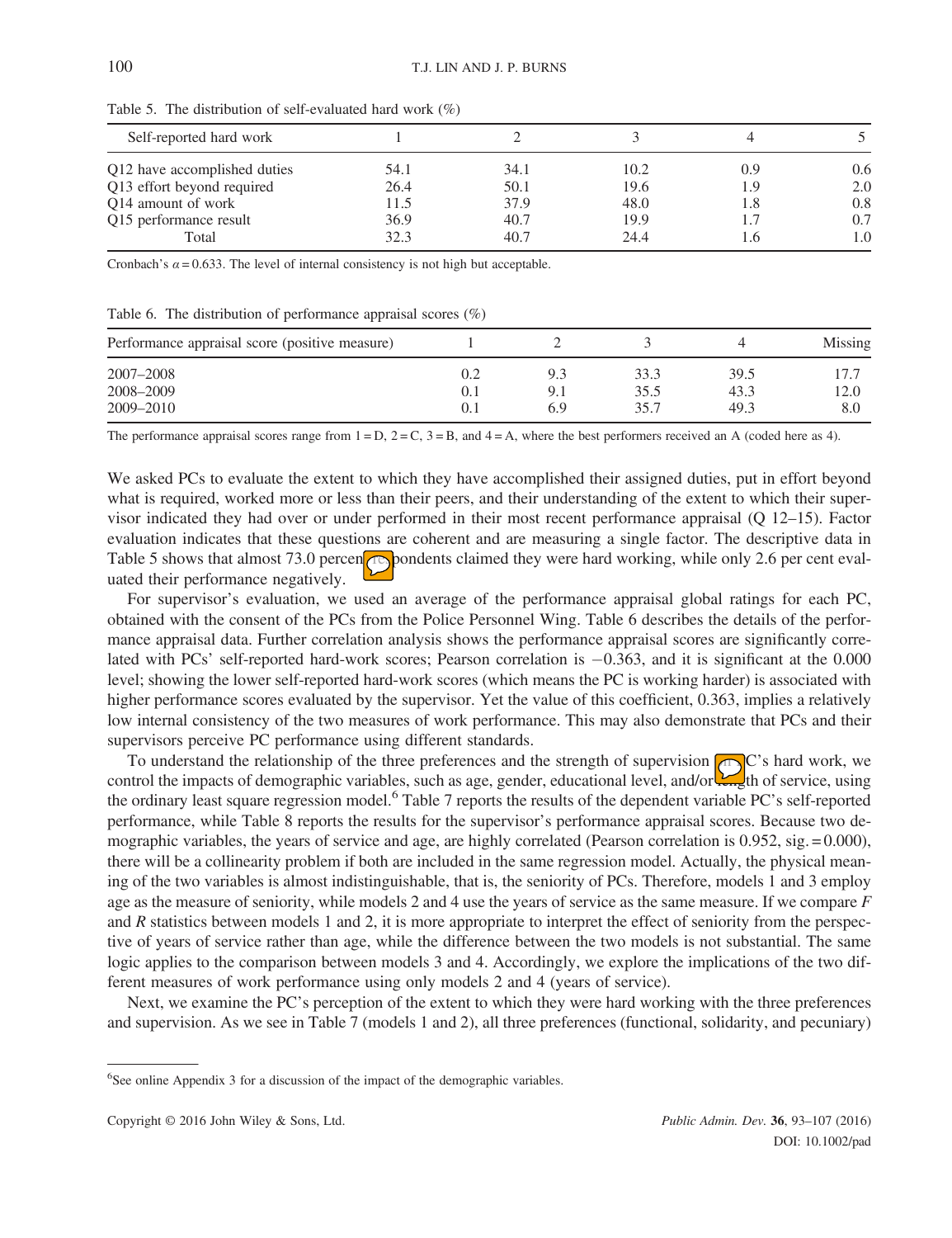|                          |                  |          |          |       |                  | $\mathfrak{2}$ |          |       |  |
|--------------------------|------------------|----------|----------|-------|------------------|----------------|----------|-------|--|
| Model                    | $\boldsymbol{B}$ | $\beta$  | t        | Sig.  | $\boldsymbol{B}$ | $\beta$        | t        | Sig.  |  |
| (Constant)               | 1.681            |          | 15.499   | 0.000 | 1.525            |                | 17.051   | 0.000 |  |
| Functional               | 0.092            | 0.167    | 5.662    | 0.000 | 0.094            | 0.171          | 5.798    | 0.000 |  |
| Solidarity               | 0.174            | 0.315    | 10.895   | 0.000 | 0.172            | 0.313          | 10.800   | 0.000 |  |
| Pecuniary                | 0.043            | 0.077    | 2.774    | 0.006 | 0.043            | 0.077          | 2.782    | 0.006 |  |
| Supervision              | 0.187            | 0.256    | 8.389    | 0.000 | 0.186            | 0.254          | 8.347    | 0.000 |  |
| Gender                   | 0.018            | 0.008    | 0.286    | 0.775 | 0.014            | 0.007          | 0.236    | 0.814 |  |
| Age                      | $-0.007$         | $-0.104$ | $-3.115$ | 0.002 |                  |                |          |       |  |
| Yrs of service           |                  |          |          |       | $-0.008$         | $-0.126$       | $-3.622$ | 0.000 |  |
| <b>Education Level</b>   |                  |          |          |       |                  |                |          |       |  |
| University, controlled   |                  |          |          |       |                  |                |          |       |  |
| College/associate degree | 0.207            | 0.109    | 2.832    | 0.005 | 0.213            | 0.112          | 2.931    | 0.003 |  |
| Matriculation            | 0.121            | 0.071    | 1.748    | 0.081 | 0.136            | 0.080          | 1.971    | 0.049 |  |
| Secondary 4-5            | 0.105            | 0.091    | 1.775    | 0.076 | 0.133            | 0.116          | 2.190    | 0.029 |  |
| Secondary 1-3            | 0.365            | 0.110    | 3.233    | 0.001 | 0.414            | 0.125          | 3.576    | 0.000 |  |
| Others                   | 0.198            | 0.060    | 1.860    | 0.063 | 0.224            | 0.067          | 2.089    | 0.037 |  |
| F                        |                  | 35.161   |          | 0.000 |                  | 35.595         |          | 0.000 |  |
| $\overline{R}$           |                  | 0.540    |          |       |                  | 0.542          |          |       |  |
| $R^2$                    |                  | 0.291    |          |       |                  | 0.294          |          |       |  |
| $\overline{N}$           |                  | 953      |          |       |                  | 953            |          |       |  |

Table 7. Explaining the decision to work hard: a (dependent variable: self-reported hard-work score)

Table 8. Explaining the decision to work hard: b (dependent variable: supervisor-evaluated performance appraisal score)

|                          |                  | 3        |          |       |          | $\overline{4}$ |          |       |  |
|--------------------------|------------------|----------|----------|-------|----------|----------------|----------|-------|--|
| Model                    | $\boldsymbol{B}$ | $\beta$  | t        | Sig.  | B        | $\beta$        | t        | Sig.  |  |
| (Constant)               | 3.550            |          | 27.081   | 0.000 | 3.728    |                | 35.041   | 0.000 |  |
| Functional               | $-0.043$         | $-0.083$ | $-2.293$ | 0.022 | $-0.047$ | $-0.090$       | $-2.488$ | 0.013 |  |
| Solidarity               | $-0.036$         | $-0.069$ | $-1.955$ | 0.051 | $-0.033$ | $-0.064$       | $-1.812$ | 0.070 |  |
| Pecuniary                | $-0.007$         | $-0.014$ | $-0.398$ | 0.691 | $-0.008$ | $-0.015$       | $-0.447$ | 0.655 |  |
| Supervision              | $-0.186$         | $-0.266$ | $-7.060$ | 0.000 | $-0.187$ | $-0.267$       | $-7.123$ | 0.000 |  |
| Gender                   | $-0.059$         | $-0.028$ | $-0.807$ | 0.420 | $-0.061$ | $-0.029$       | $-0.842$ | 0.400 |  |
| Age                      | 0.008            | 0.115    | 2.896    | 0.004 |          |                |          |       |  |
| Yrs of service           |                  |          |          |       | 0.012    | 0.172          | 4.122    | 0.000 |  |
| <b>Education</b> level   |                  |          |          |       |          |                |          |       |  |
| University, controlled   |                  |          |          |       |          |                |          |       |  |
| College/associate degree | $-0.018$         | $-0.008$ | $-0.183$ | 0.855 | $-0.034$ | $-0.016$       | $-0.356$ | 0.722 |  |
| Matriculation            | 0.164            | 0.093    | 1.887    | 0.060 | 0.136    | 0.077          | 1.560    | 0.119 |  |
| Secondary 4-5            | 0.107            | 0.092    | 1.464    | 0.144 | 0.050    | 0.043          | 0.671    | 0.502 |  |
| Secondary 1-3            | $-0.088$         | $-0.029$ | $-0.664$ | 0.507 | $-0.193$ | $-0.063$       | $-1.409$ | 0.159 |  |
| Others                   | 0.045            | 0.013    | 0.336    | 0.737 | $-0.014$ | $-0.004$       | $-0.107$ | 0.915 |  |
| F                        |                  | 9.974    |          | 0.000 |          | 10.859         |          | 0.000 |  |
| $\it R$                  |                  | 0.354    |          |       |          | 0.367          |          |       |  |
| $R^2$                    |                  | 0.125    |          |       |          | 0.135          |          |       |  |
| N                        |                  | 778      |          |       |          | 778            |          |       |  |

are positively significant for explaining the decision to work hard to some degree, but the solidarity preference and supervision are the most closely associated with the decision to work hard (Q12–15) followed by functional preferences. The weakest relationship was between pecuniary preferences and hard work. This means that the best performing police officers, as measured by themselves, are motivated by solidarity with their colleagues and by supervision, followed by their interest in the job.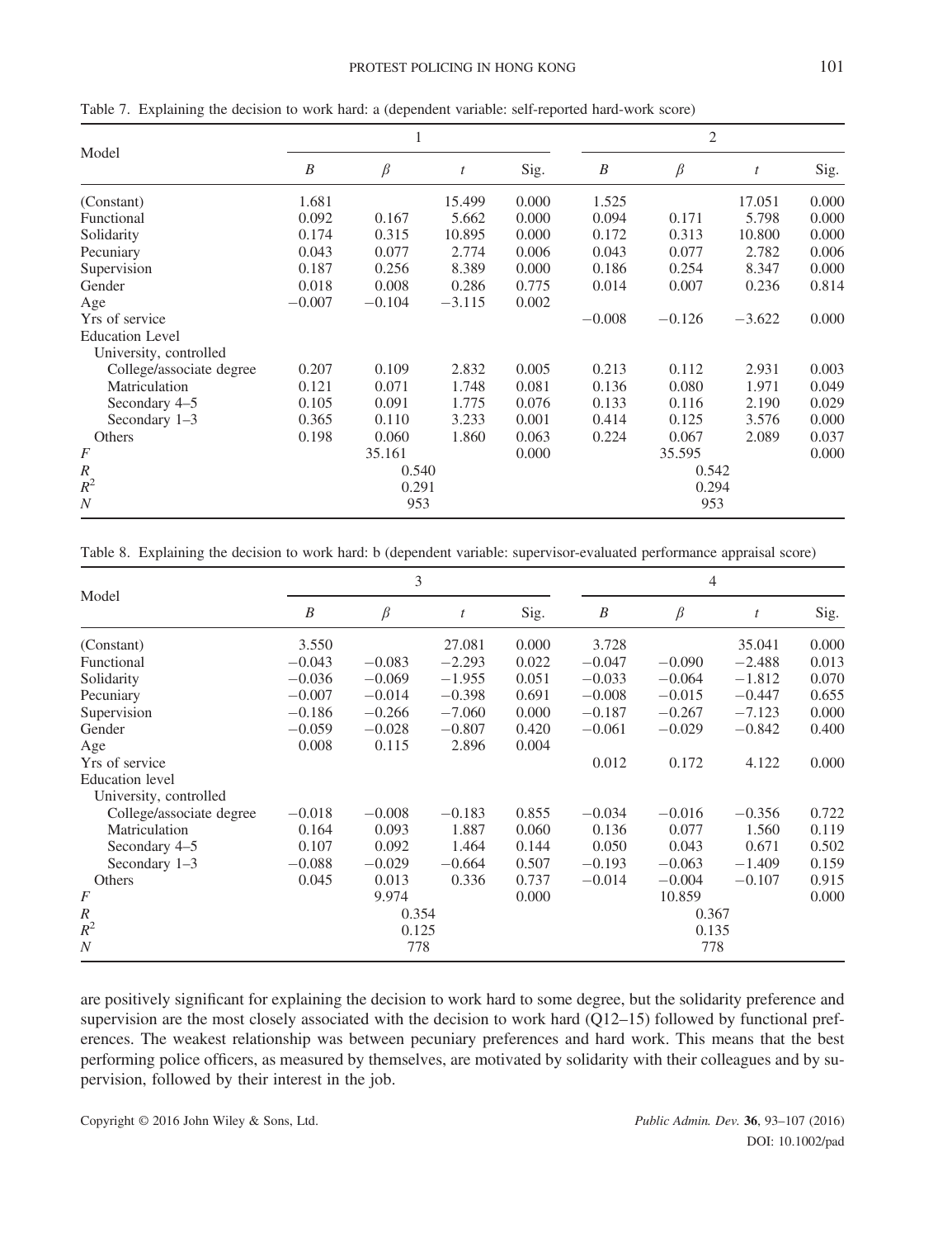In Table 8 (models 3 and 4), we use supervisor's performance appraisal average global ratings as the measure of performance,<sup>7</sup> which produces a very different outcome. The regression models reveal that performance was more associated with functional preferences than with solidarity. Functional preferences now become the only very significant and substantial predictor of supervisor-evaluated performance (the only preferences that were significant at the 0.05 level), which gives us more confidence in the relationship, while solidarity preferences are also significant at the 0.10 level, and pecuniary preferences statically are no longer significant.<sup>8</sup> This indicates that supervisors believe that the importance PCs' place on financial rewards does not impact their performance, even if PCs believe that more financial rewards will advance their self-reported hard work. This probably implies that supervisors perceive that PCs are not motivated by pay and benefits. The findings enhance our confidence that Hong Kong PCs are less likely to be motivated by pay and benefits than by functional or solidarity factors.

The difference between models 2 (PC self-reported performance) and 4 (supervisor's evaluation of performance) indicates that PCs more highly value solidarity and pecuniary preferences than do their supervisors. The supervisor-evaluated performance is more likely correlated with the perceived importance placed by PCs' on functional and then solidarity preferences and statistically is unrelated to pecuniary preferences. But PCs' self-evaluated performance depends more on solidarity preferences, and then on functional and pecuniary preference, respectively. When PCs decide to work hard, functional, solidarity, and pecuniary preferences will be considered. But the three preferences are not weighted equally. Solidarity preferences will be assigned the highest weight, followed by functional and pecuniary preferences, respectively. This finding indicates that supervisor-evaluated performance emphasizes PC's professionalism, requiring incentives from the importance of the job itself, while Hong Kong PCs care much about their relations with their colleagues. We have seen that professionalism is a key component of the structure  $\frac{1}{\sqrt{2}}$  effective protest policing.

Finally, among our explanatory variables, Table 8 shows that supervision has the strongest association with performance as measured by supervisors. That is, the more tightly PCs perceive that they are supervised, the more they perceive that they are working hard. Our findings indicate that the degree of supervision and the extent to which PCs value relationships with their peers and supervisor are the most significant for explaining supervisor-evaluated performance. Even though both PCs and their supervisors agree that the strength of supervision matters in explaining the decision to work hard or supervisor-evaluated performance, the effect of supervision differs from models 2 and 4. In model 4, supervision is the most powerful and significant explanatory variable, followed by functional and solidarity preferences, respectively (supervision> functional > solidarity >pecuniary), while in model 2, solidarity is the most influential explanatory variable (solidarity > supervision > functional > pecuniary). Moreover, the beta coefficients of the four explanatory variables in model 4 show that the difference between supervision and functional preferences is large (0.267 vs. 0.090). This is understandable as the dependent variable in model 4 is supervisor-evaluated performance. We would expect that supervisors are more likely to believe that the strength of supervision matters and this is what we find. The performance highly valued by supervisors can be achieved by increasing the degree of supervision. Yet we note that PC's self-evaluated performance is also significantly and substantially affected by the strength of supervision.<sup>9</sup> We produce Figure 4 by using the beta coefficients from models 2 and 4. The figure vividly shows that both PCs and their supervisors emphasize the importance of supervision, while PCs also highly value solidarity.

Our discussion of the individual motivation of Hong Kong PCs indicates that supervision and a preference for solidarity explain their performance. For PCs, solidarity is more important than supervision, while for their supervisors, supervision is more important. Supervision is a core component of professionalism, one of the organizational attributes of the structure of protest policing. We see, however, police performance is multi-dimensional, and solidarity and functional preferences are also significantly related to performance.

<sup>&</sup>lt;sup>7</sup>The coefficients of the three preferences and supervision are changed to negative because the current dependent variable, supervisor's performance appraisal score, and independent variables in these models were measured in the opposite directions, while both dependent and independent variables in models 1 and 2 are measured in the same direction.

<sup>&</sup>lt;sup>8</sup>This is the same result found for police officers in the USA (Brehm and Gates, 1999).<br><sup>9</sup>Unlike police in the USA for whom supervision was found to be almost irrelevant (B

Unlike police in the USA, for whom supervision was found to be almost irrelevant (Brehm and Gates, 1999).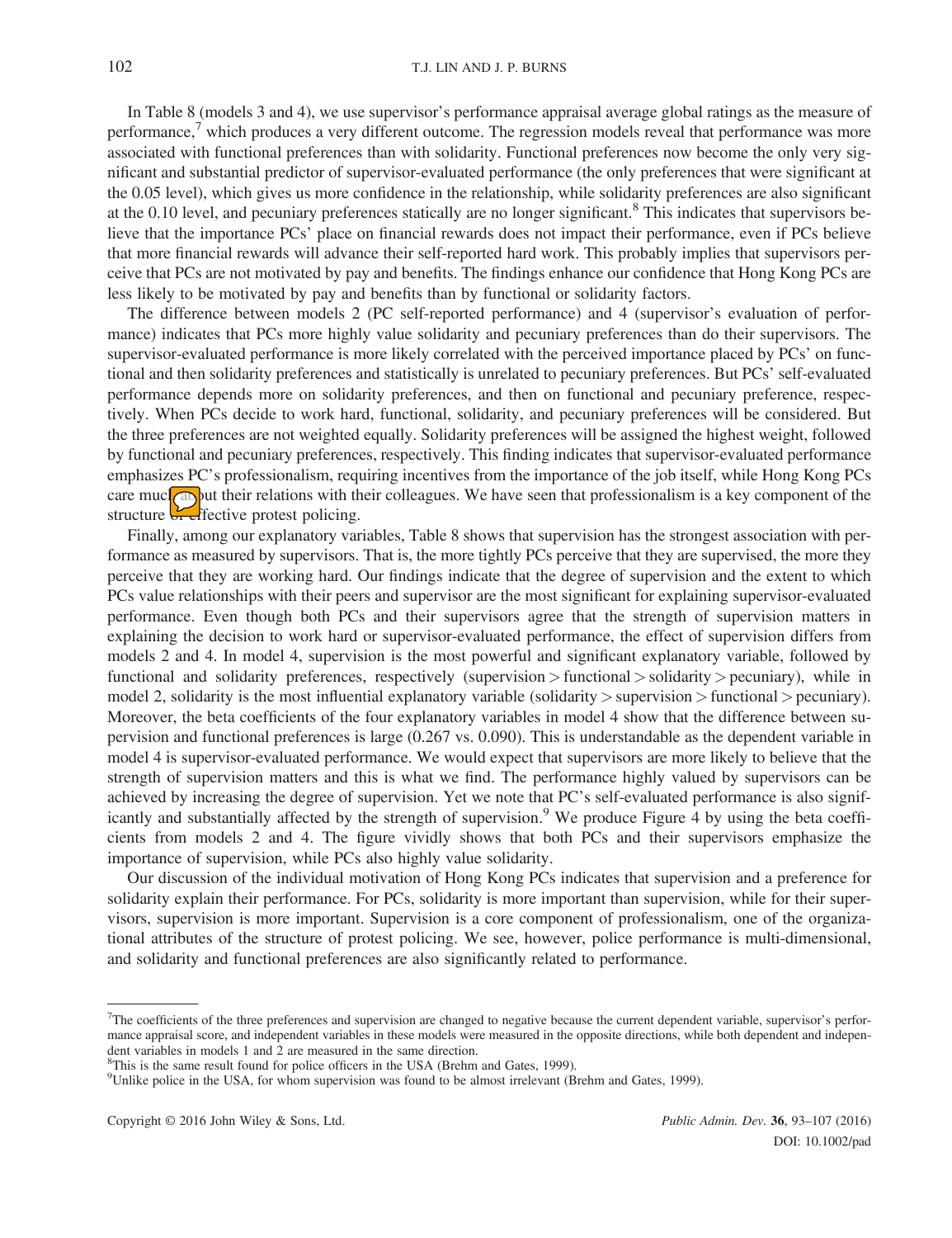

Figure 4. Different effect of preferences on performance between PCs and their supervisors.

#### **CONCLUSION**

We have examined the structure of protest policing in Hong Kong from the perspective of institutional, organizational, and individual levels. At the institutional level, we have seen that the goals of policing in Hong Kong remain upholding the rule of law and maintaining law and order, although in protests, these goals are sometimes tested. Our survey data, focused on individual motivation, indicate that PCs highly value the job of policing, which should support the formal institutional goals of maintaining law and order in Hong Kong. At the organizational level, we note the relatively large size of the Hong Kong Police Force, its degree of specialization, and its commitment to professionalism. Our survey reveals that PCs value supervision and solidarity and that both values are associated with performance. More professional police forces are likely to be relatively tightly supervised and well disciplined. That is, the values of PCs appear to lend support to Hong Kong's professional police force.

The elements of the structure of protest policing are part of an integrated whole. The police as an institution must be aligned with professional values that individual police officers buy into. Police officers learn from their coworkers what is appropriate behavior. Given the importance of solidarity as a preference, effective protest policing must be built on an ethos of professionalism. Supervision, emphasized by both PCs and supervisors in Hong Kong, plays an important role in transmitting the values of professionalism.

Given the importance of solidarity for Hong Kong PCs in the decision to work hard, effective protest policing should also consider factors that may undermine the unity of the Police Force as it confronts protestors and attempts to maintain or restore order. Maintaining unity may be a challenge when the community is divided over deeply felt issues, as the PCs themselves are embedded in the community. Sending consistent messages through the chain of command can also increase unity, as can strong political support for the work of the police.

The Hong Kong police experience points to the need to ensure that police are adequately compensated (we saw here that remuneration while not the most important factor for explaining performance is nonetheless highly valued by PCs); that given the value police place on solidarity and respect from co-workers, training should focus on developing and popularizing outstanding role models among police officers for PCs to emulate, and police reforms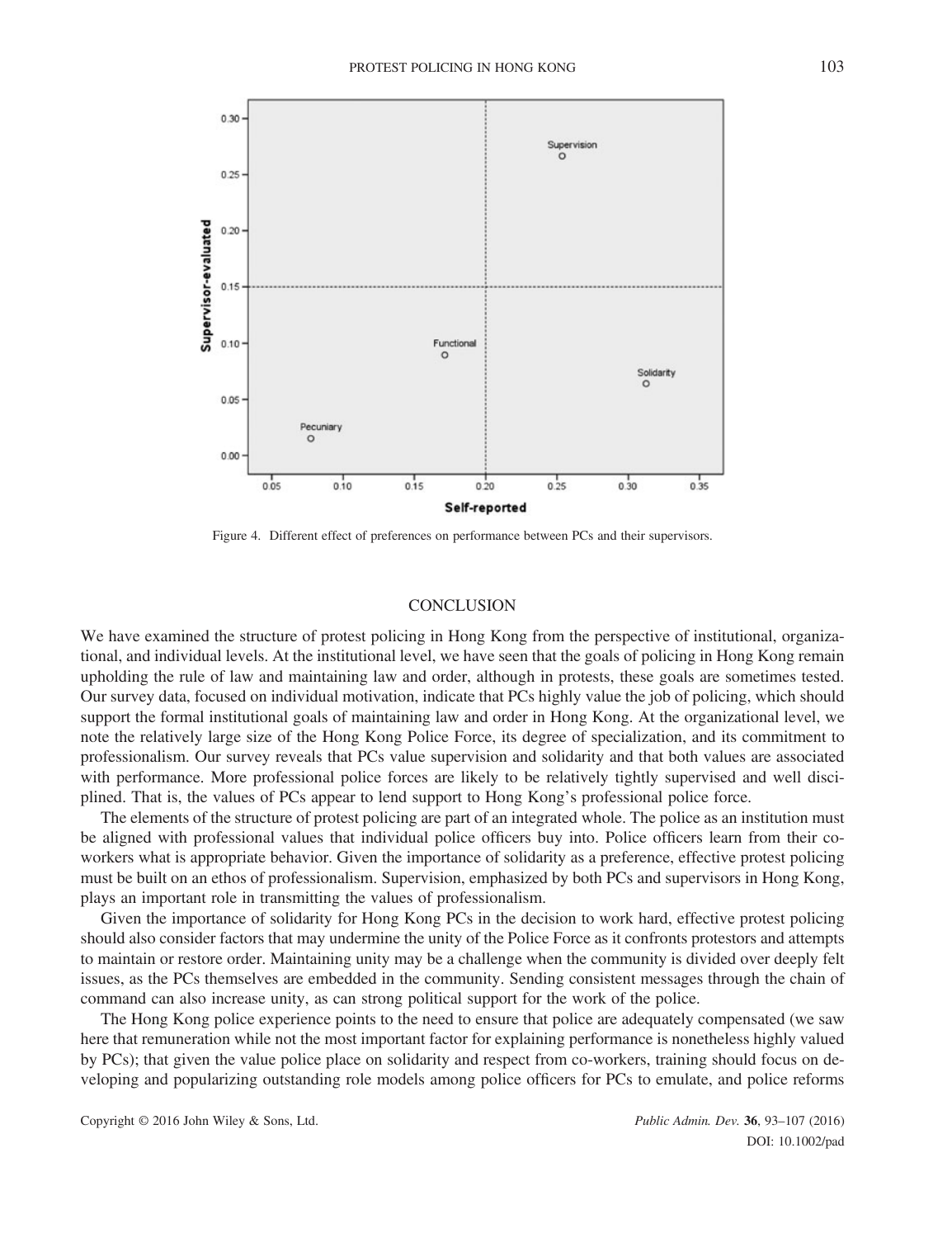should focus on enabling the development of professional values and behaviors among PCs to ensure that the institutional mission of the police is achieved.

#### REFERENCES

Bickers R, Yep R. 2009. May Days in Hong Kong: Riot and Emergence in 1967. Hong Kong University Press: Hong Kong.

Bittner E. 1967. The police on skid-row. American Sociological Review 32: 699–715.

Brehm J, Gates S. 1999. Working, Shirking, and Sabotage: Bureaucratic Response to a Democratic Public. University of Michigan Press: Ann Arbor.

Earl J, Soule SA. 2006. Seeing blue: a police-centered explanation of protest policing. Mobilization: An International Journal 11(2): 145-64. Hong Kong Police Force. 2015. Overview—the future. At: [Http://www.police.gov.hk/ppp\\_en/01\\_about\\_us/ph\\_01.html](Http://www.police.gov.hk/ppp_en/01_about_us/ph_01.html) Accessed on 14 June 2015.

Information Services Department. 2015. Hong Kong: the facts—the police. [Http://www.gov.hk/en/about/abouthk/factsheets/docs/police.pdf.](Http://www.gov.hk/en/about/abouthk/factsheets/docs/police.pdf) Accessed on 13 June 2015.

Ku SF. 2012. A study of ethical policing of public order events. MPA dissertation, the University of Hong Kong.

Lau RWK. 2004. Community policing in Hong Kong: transplanting a questionable model. Criminal Justice 4(1): 61-80.

Lethbridge HJ. 1985. Hard Graft in Hong Kong: Scandal, Corruption, and the ICAC. Oxford University Press: Hong Kong.

Police Report No. 7. 2008. at: [Http://www.info.gov.hk/gia/general/200811/21/P200811210279.html.](Http://www.info.gov.hk/gia/general/200811/21/P200811210279.html) Accessed on 13 June 2015

Transparency International (2015) Corruption Perception Index. 2014. at:<Http://www.transparency.org/cpi2014/results> Accessed on 4 August 2015.

#### APPENDIX 1: QUESTIONNAIRE (A CHINESE LANGUAGE VERSION OF THIS QUESTIONNAIRE WAS USED FOR THE STUDY)

## A SURVEY OF JOB SATISFACTION AND PREFERENCES ON HONG KONG POLICE OFFICERS (POLICE CONSTABLES)

I) Introduction

This is collaborative research jointly organised by the Department of Politics and Public Administration, University of Hong Kong and the Hong Kong Police College, Hong Kong Police Force. The research aims to achieve better understanding of the job preferences of serving police constables, which helps Force management to formulate comprehensive strategies for recruitment and retention. As your input is definitely valuable to the research, please spend 10 to 15 minutes to complete the questionnaire (Part II and III). Your participation in the survey is voluntary and please register your first response relating to each question.You should note that we will retrieve the overall performance rating of your annual appraisal report for the last three years from PICS for comparison on an entirely anonymous basis. All information and data collected will be used for statistical analysis in a global manner (without identifying any officer) and only be processed internally by designated officers of the Research Centre, Hong Kong Police College. Your privacy will be strictly observed and all raw data will be destroyed after the research is completed in December 2010.

# If you do not agree your to appraisal rating to be retrieved, please check the box on the right  $\Box$ 

Upon completion of this questionnaire, please seal it into the original envelope (address sticker is enclosed) and dispatch it to the Research Centre, Hong Kong Police College within two weeks. Should you have any further query, please feel free to contact Dr. Ernest So, Research Officer at 28602772 or (PEN: ro-rc). Thank you for your assistance!

II) Background of Respondent

A) Years of service in Hong Kong Police Force: \_\_\_\_\_ (years) \_\_\_\_\_ (months) (as at 2010-04-30)

- B) Gender: 1. □ Male 2. □ Female
- C) Age: \_\_\_\_\_ (years/months)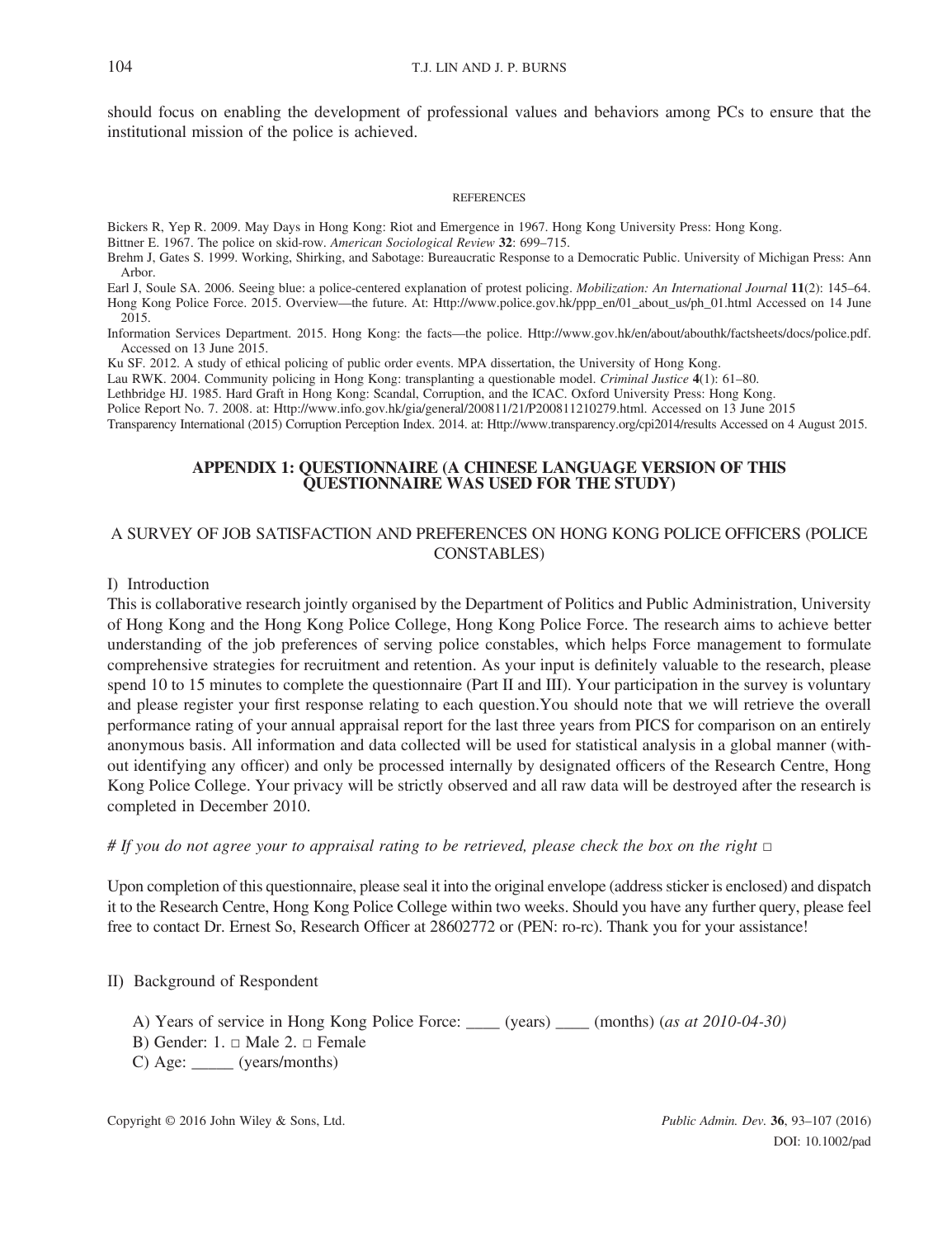D) Highest Educational level:

- 1.  $\square$  University 2.  $\square$  College/Associate Degree<br>3.  $\square$  Matriculation 4.  $\square$  Form 5
- 3.  $\Box$  Matriculation 5.  $\Box$  Form 3.
	-

5. □ Form 3 6. □ Others (please specify) \_\_\_\_\_\_\_\_\_\_\_\_\_

III) Questions

|    | Please register your first response relating to each question.                                       |                |                             |                                | Strongly agree < ----------> Strongly disagree           |                                                                                 |
|----|------------------------------------------------------------------------------------------------------|----------------|-----------------------------|--------------------------------|----------------------------------------------------------|---------------------------------------------------------------------------------|
| 1  | You find your work fulfilling and usually look<br>forward to going to work.                          | $\mathbf{1}$   | $\overline{2}$              | 3                              | 4                                                        | 5                                                                               |
| 2  | To what extent do you agree with the vision and<br>mission of the HKPF?                              | $\mathbf{1}$   | 2                           | 3                              | $\overline{4}$                                           | 5                                                                               |
| 3  | How important is each of the following to you?                                                       |                |                             |                                | Very important $\langle$ ---------> Not important at all |                                                                                 |
|    | a) I can get stable income from my job                                                               | 1              | 2                           | 3                              | 4                                                        | 5                                                                               |
|    | b) My job has a reasonable length of working hours                                                   | $\mathbf{1}$   | $\sqrt{2}$                  | $\mathfrak{Z}$                 | 4                                                        | 5                                                                               |
|    | c) I have opportunity for promotion in my job                                                        | $\mathbf{1}$   | $\sqrt{2}$                  | $\sqrt{3}$                     | 4                                                        | 5                                                                               |
|    | d) I feel secure with my job                                                                         | $\mathbf{1}$   | $\overline{2}$              | $\mathfrak{Z}$                 | 4                                                        | 5                                                                               |
|    | e) I can have a variety of responsibilities in my job                                                | $\mathbf{1}$   | $\overline{2}$              | $\mathfrak{Z}$                 | $\overline{4}$                                           | 5                                                                               |
|    | f) My job is regarded as professional by others                                                      | $\mathbf{1}$   | $\overline{2}$              | $\mathfrak{Z}$                 | $\overline{4}$                                           | 5                                                                               |
|    | g) I can receive recognition from the public for<br>work accomplished                                | $\mathbf{1}$   | $\overline{2}$              | 3                              | $\overline{4}$                                           | 5                                                                               |
|    | h) I can receive recognition from my supervisor for<br>work accomplished                             | $\mathbf{1}$   | 2                           | 3                              | 4                                                        | 5                                                                               |
|    | i) I can receive recognition from my co-workers for<br>work accomplished                             | $\overline{1}$ | 2                           | 3                              | 4                                                        | 5                                                                               |
|    | j) I can learn new skills in my job                                                                  | 1              | 2                           | 3                              | 4                                                        | 5                                                                               |
|    | k) I can utilize my skills and talents in my job                                                     | $\mathbf{1}$   | $\mathbf{2}$                | $\mathfrak 3$                  | $\overline{4}$                                           | 5                                                                               |
|    | l) I have a good relationship with my supervisor(s)                                                  | 1              | $\mathfrak{2}$              | $\mathfrak{Z}$                 | $\overline{4}$                                           | 5                                                                               |
|    | m) I have a good relationship with my co-workers                                                     | $\mathbf{1}$   | $\mathcal{D}_{\mathcal{L}}$ | 3                              | $\overline{4}$                                           | 5                                                                               |
| 4  | To what extent do you think the orders and                                                           |                |                             |                                | Very sufficient < ---------> Not sufficient at all       |                                                                                 |
|    | instructions from the Police Force are                                                               | 1              | 2                           | 3                              | $\overline{4}$                                           | 5                                                                               |
|    | sufficient for you to carry out your duties?                                                         |                |                             |                                |                                                          |                                                                                 |
| 5  | How important do you think job-related                                                               |                |                             |                                | Very important $\langle$ ---------> Not important at all |                                                                                 |
|    | training is to your job?                                                                             | 1              | 2                           | 3                              | 4                                                        | 5                                                                               |
| 6  | There is a tendency for supervisors here to                                                          |                |                             |                                | Strongly agree < ----------> Strongly disagree           |                                                                                 |
|    | give the same performance rating regardless<br>of how well people perform their jobs.                | 1              |                             | $\overline{3}$                 | $\overline{4}$                                           | 5                                                                               |
| 7  | To what extent do you have to report to your                                                         |                |                             |                                |                                                          | I have to report everything I do $\langle$ ---------- $\rangle$ I work entirely |
|    | direct supervisor?                                                                                   |                |                             | on my own                      |                                                          |                                                                                 |
|    |                                                                                                      | 1              |                             | $\mathcal{F}$                  | $\overline{4}$                                           | 5                                                                               |
| 8  | How often are you in contact with your                                                               |                |                             |                                |                                                          | Nearly 100% of the time $\langle$ ---------> Almost none of the time            |
|    | supervisor in your daily work?                                                                       | $\mathbf{1}$   | $2^{\circ}$                 | $\overline{3}$                 | $\overline{4}$                                           | 5                                                                               |
| 9  | In your job, how easy is it for your                                                                 |                |                             |                                | Very easy to see $\langle$ ---------> Not easy at all    |                                                                                 |
|    | supervisor to see whether you or your<br>co-workers in the same grade are working<br>well or poorly? | $\mathbf{1}$   | 2                           | 3                              | $\overline{4}$                                           | 5                                                                               |
| 10 | How likely do you think your supervisor will                                                         |                |                             |                                |                                                          |                                                                                 |
|    | take disciplinary action against your defection?                                                     | 1              |                             |                                | Very likely < ----------> Very unlikely 2 $\frac{3}{4}$  | 5                                                                               |
| 11 | Generally, I do not have enough work to do                                                           |                |                             |                                | Strongly agree < ---------> Strongly disagree            |                                                                                 |
|    | to keep me busy.                                                                                     | $\mathbf{1}$   |                             | $\mathcal{R}$                  | 4                                                        | 5                                                                               |
| 12 | Generally speaking, to what extent do you think                                                      |                |                             |                                | Nearly $100\% <$ ---------> Nearly 0%                    |                                                                                 |
|    | you have accomplished your assigned duties?                                                          | 1              | $\overline{2}$              | $3 \left( \frac{1}{2} \right)$ | $\overline{4}$                                           | 5                                                                               |
| 13 | How much effort do you put into your job                                                             |                |                             |                                | A lot $<$ ---------> None                                |                                                                                 |
|    | beyond what is required?                                                                             | $\mathbf{1}$   | $\overline{2}$              | 3                              | $\overline{4}$                                           | 5                                                                               |

(Continues)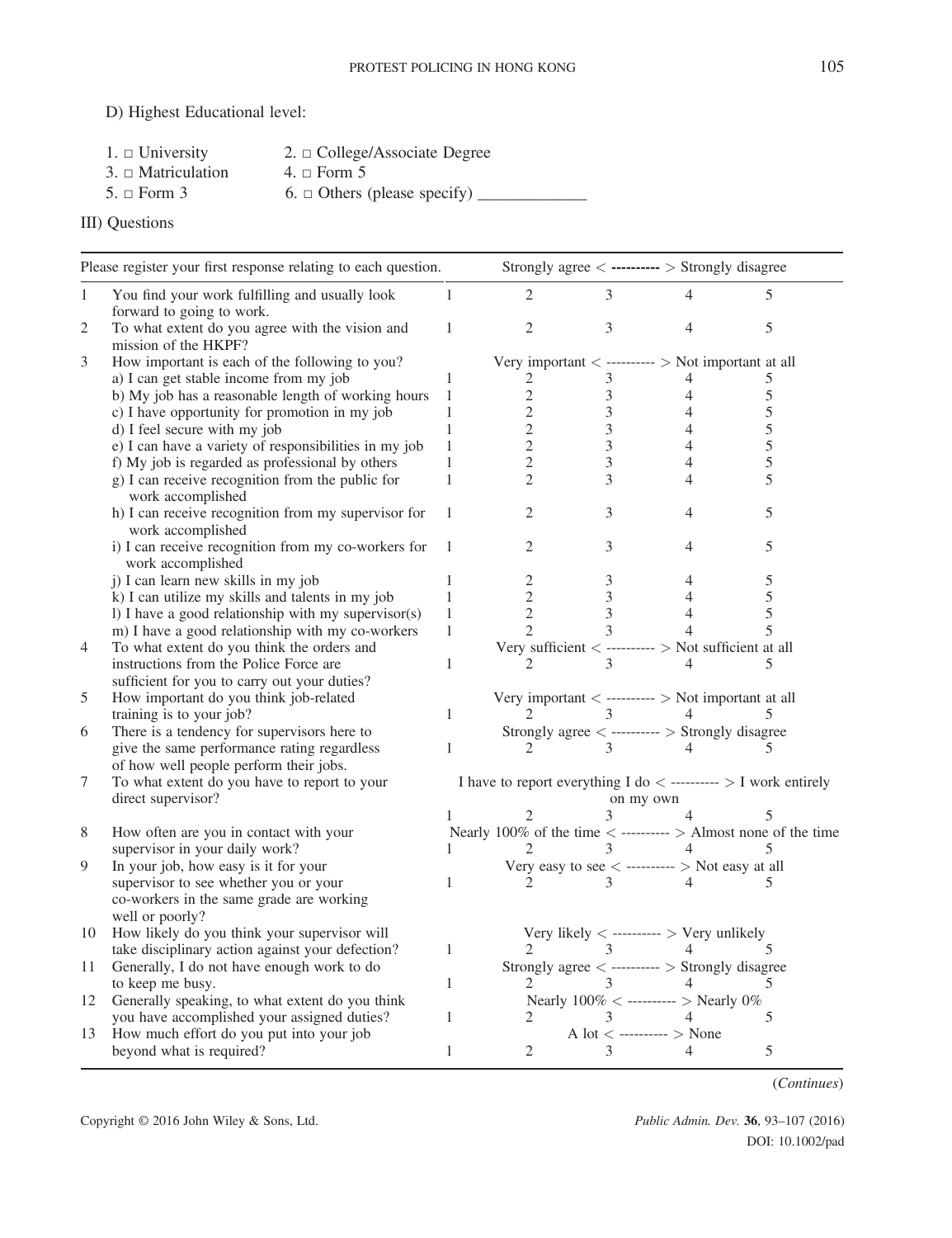| I<br>۹<br>×, |  |  |  |
|--------------|--|--|--|
|              |  |  |  |

| Please register your first response relating to each question. |                                                                                                    |  | Strongly agree $\langle$ ---------- $\rangle$ Strongly disagree |  |
|----------------------------------------------------------------|----------------------------------------------------------------------------------------------------|--|-----------------------------------------------------------------|--|
|                                                                | 14 Compared to others, how much work do you<br>do?                                                 |  | Much more $\langle$ ---------- $>$ Much less                    |  |
| 15                                                             | How did your supervisor evaluate your<br>performance in your most recent<br>performance appraisal? |  | Over-performed $\langle$ ---------- $\rangle$ Under-preformed   |  |

(Continued)

 $\sim$  End of Questionnaire  $\sim$ 

# APPENDIX 2: FACTOR ANALYSIS

Factor analysis was conducted to determine the coherence of the measures of each preference. Data show that functional preference was measured by eight items in the questionnaire (Q3c, 3e, 3f, 3g, 3h, 3i, 3j, and 3k). Solidarity preference was measured by two items (Q3l and 3m), and pecuniary preference was measured by four items (Q3a, 3b, 3d, and 5). The three factors combined explain 63.50 per cent of the variance. Accordingly, the factor scores were employed to weight the items of each preference. Reliability analysis finds that Cronbach's  $\alpha$  for all 14 items is 0.904, implying the cumulative explanatory power of the items is high.

The following table reports the rotated component matrix:

|          | Component |          |       |
|----------|-----------|----------|-------|
|          |           | 2        | 3     |
| $Q3_3a$  | $-0.167$  | 0.435    | 0.675 |
| $Q3_3b$  | 0.242     | 0.076    | 0.728 |
| $Q3_3c$  | 0.641     | $-0.015$ | 0.476 |
| $Q3_3$ d | 0.326     | 0.068    | 0.709 |
| $Q3_3e$  | 0.615     | 0.214    | 0.200 |
| $Q3_3f$  | 0.735     | 0.191    | 0.140 |
| $Q3_3g$  | 0.805     | 0.200    | 0.111 |
| $Q3_3h$  | 0.677     | 0.495    | 0.153 |
| $Q3_3i$  | 0.611     | 0.570    | 0.050 |
| $Q3_3$   | 0.745     | 0.154    | 0.242 |
| $Q3_3k$  | 0.729     | 0.309    | 0.173 |

## APPENDIX 3: CONTROL VARIABLES

Seniority and gender. The negative coefficient of the years of service in model 2 shows that senior Police Constables (PCs) are more likely to be associated with lower self-reported hard-work scores (indicating better perceived performance), which means they reported their performance as being better than their junior colleagues, others being equal. The same relationship is also found in model 4.<sup>10</sup> That is, both seniors and their supervisors perceive that seniors outperform juniors, other things being equal. All four models confirm that gender does not have any significant effect on performance, regardless of the different measures of performance. This is mainly due to the gender bias within the Police Force (males constitute 93.4% Hong Kong PCs).Education. It is not surprising to find in models 1 and 2 that education level, as an important demographic variable, affects PC self-reported hard-work scores significantly. Compared with PCs with a university degree (the controlled group), other education groups,

<sup>&</sup>lt;sup>10</sup>Although the coefficient in model 4 becomes positive because of the measure of the dependent variable, as we mentioned previously.